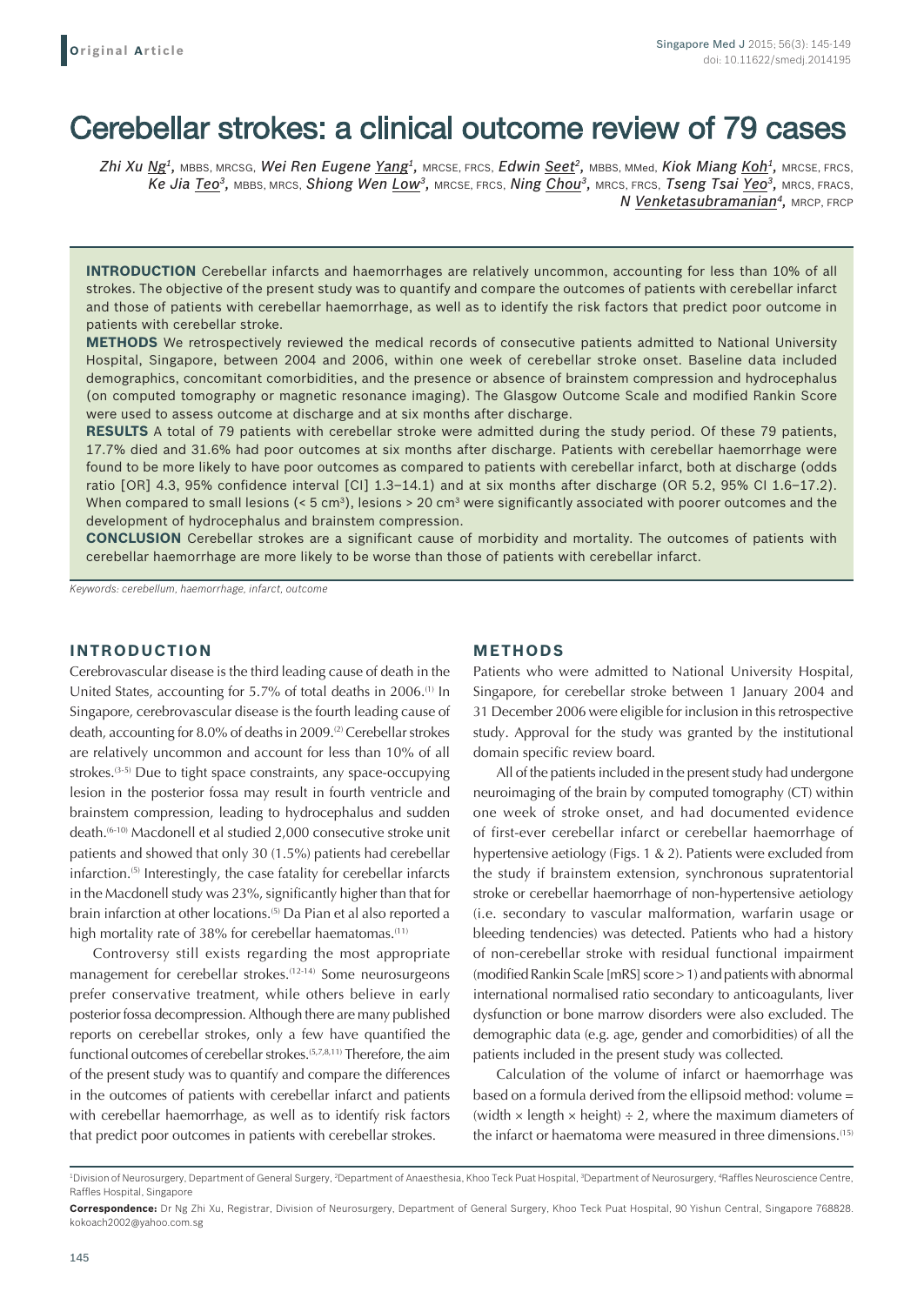

**Fig. 1** (a) CT image at admission shows a large right cerebellar haemorrhage with effacement of the fourth ventricle, brainstem compression and resultant hydrocephalus. (b) CT image after surgical decompression (i.e. large posterior fossa craniectomy and evacuation of haematoma) shows improvement of the mass effect.



**Fig. 2** (a) CT image at admission shows an acute right cerebellar infarct. The patient was admitted for severe giddiness and difficulty in walking. (b) CT image at follow-up six months after discharge shows a large area of encephalomalacia, consistent with a previous infarct.

The calculations were performed using the General Electric Centricity® program (GE Healthcare, Barrington, IL, USA), which was available in the hospital computers. The presence of brainstem compression or hydrocephalus was determined by a collaborator who was blinded to the clinical status of the patient.

All patients with cerebellar stroke were reviewed by a neurosurgeon within 24 hours of admission. Detailed neurologic examination was performed to determine the Glasgow Coma Scale on arrival (GCSOA), Glasgow Outcome Scale (GOS) and mRS scores of each patient. Patients with GCSOA score > 8 were admitted to the neurosurgical high-dependency unit for observation. Patients with GCSOA score ≤ 8 were intubated and managed in the surgical intensive care unit. Patients who showed deterioration of > 2 points in the Glasgow Coma Scale (GCS) score underwent urgent repeat brain CT. If there was evidence of increasing mass effect or hydrocephalus secondary to cerebellar stroke, the patient was scheduled to undergo immediate surgery (within the hour). All patients with cerebellar infarct who did not require surgery were started on antiplatelet therapy.

The functional status of the patients was evaluated six months after discharge, in the neurosurgery outpatient clinic. The GOS and mRS scores at discharge and six months after discharge were obtained.<sup>(16,17)</sup> Patients with GOS scores of 1, 2 and 3, and patients with mRS scores of 3, 4, 5 and 6 were classified as having poor outcome.

All statistical analyses, including the comparison of outcomes between patients with cerebellar infarct and those with cerebellar haemorrhage (based on the GOS and mRS scores), and assessment of the differences in the outcomes of patients with and without hydrocephalus and brainstem compression, were performed using the Statistical Package for the Social Sciences version 17.0 (SPSS Inc, Chicago, IL, USA).

## **RESULTS**

A total of 99 patients were admitted to our hospital for cerebellar stroke during the study period. However, only 79 of these patients fulfilled the criteria for inclusion. Three patients were lost to follow-up (at six months after discharge), leaving a total number of 76 patients for assessment of functional outcomes at six months after discharge. Of the 79 patients, 43 (54.4%) patients were diagnosed with cerebellar infarction, while 36 (45.6%) were diagnosed with cerebellar haemorrhage. Based on the TOAST classification,(18) 30.1% of the cerebellar infarcts were due to atherosclerosis, 23.3% were due to cardioembolism, 6.9% were due to stroke of other determined aetiologies, and the remaining 39.7% were due to stroke of undetermined aetiology. The characteristics of the patients are shown in Table I.

Of the 79 patients, 20 underwent surgical treatment (Table II) – 15 patients (4 infarcts, 11 haemorrhages) underwent urgent surgery based on the initial imaging findings and 5 patients (4 infarcts,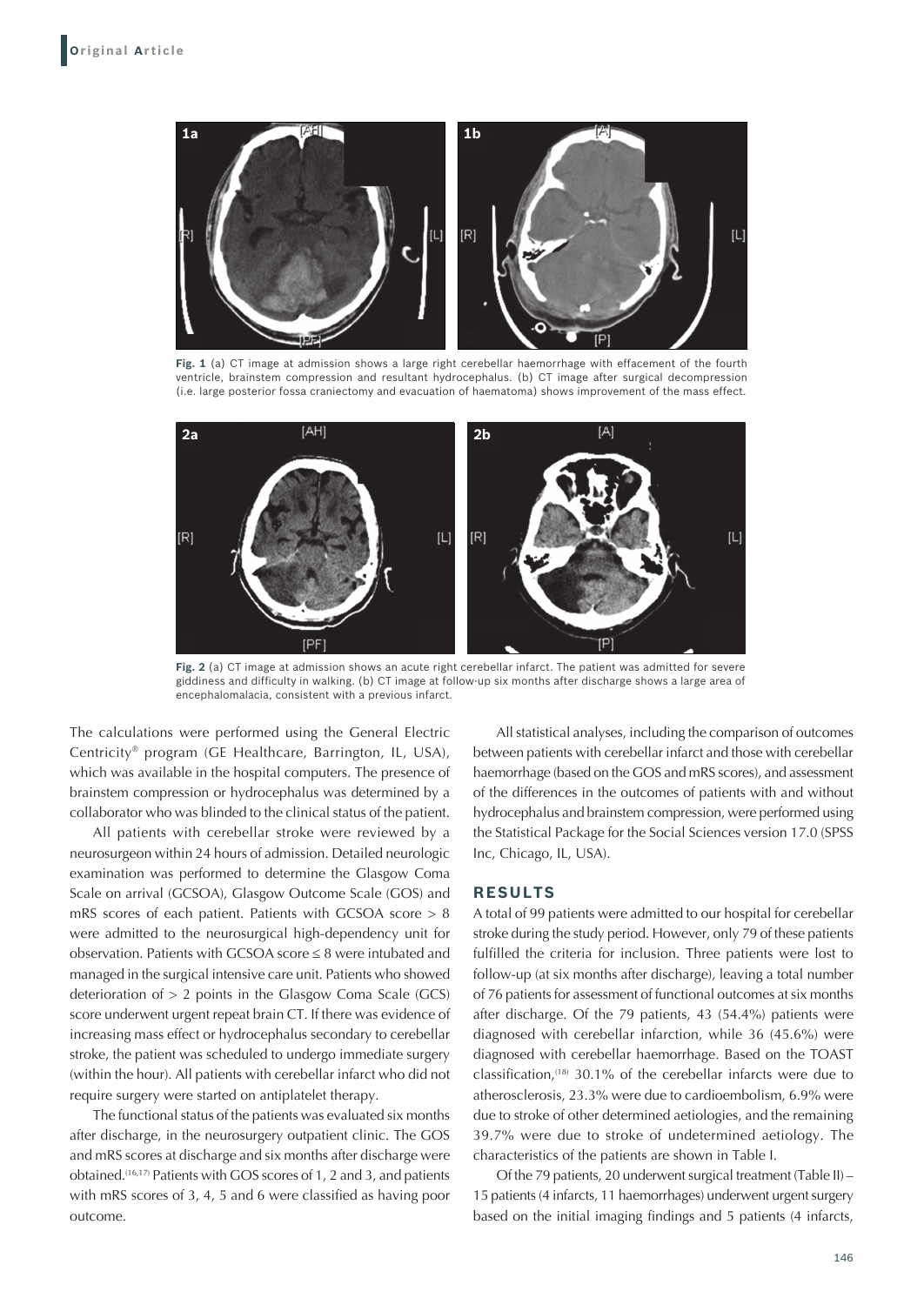#### **Table I. Characteristics of the patients with cerebellar strokes (n = 79).**

| <b>Characteristic</b>                | No. of patients (%)           |                                 |                 |             |
|--------------------------------------|-------------------------------|---------------------------------|-----------------|-------------|
|                                      | Cerebellar infarct $(n = 43)$ | Cerebellar haemorrhage (n = 36) | All $(n = 79)$  |             |
| $Age^{t,*} (yr)$                     | $64.2 \pm 13.1$               | $67.2 \pm 11.5$                 | $65.6 \pm 12.4$ | 0.68        |
| <b>Male patients</b>                 | 27(62.8)                      | 19(52.8)                        | 46 (58.2)       | 0.37        |
| <b>GCSOA score</b> <sup>§</sup>      | $15.0 \pm 2.1$                | $14.0 \pm 4.9$                  | $15.0 \pm 4.0$  | ${}_{0.01}$ |
| Size of lesion <sup>t,1</sup> (mL)   | $16.9 \pm 16.5$               | $18.6 \pm 19.3$                 | $17.7 \pm 17.8$ | 0.11        |
| <b>Location of cerebellar lesion</b> |                               |                                 |                 | 0.08        |
| Purely hemispheric                   | 24(55.8)                      | 18(50.0)                        | 42(53.2)        |             |
| Involvement of the vermis            | 19 (44.2)                     | 18(50.0)                        | 37(46.8)        |             |
| <b>Mortality</b>                     | 4(9.3)                        | 10(27.8)                        | 14(17.7)        | 0.03        |
| <b>Comorbidity</b>                   |                               |                                 |                 |             |
| Hypertension                         | 30(69.8)                      | 29(80.6)                        | 59 (74.7)       | 0.05        |
| Hyperlipidaemia                      | 23(53.5)                      | 3(8.3)                          | 26(32.9)        | ${}_{0.01}$ |
| Diabetes mellitus                    | 14 (32.6)                     | 11(30.6)                        | 25(31.6)        | 1.00        |
| Ischaemic heart disease              | 6(14.0)                       | 4(11.1)                         | 10(12.7)        | 0.70        |

\*p-value for mean age and size of lesion calculated using t-test with 95% confidence interval; p-value for male patients and mortality calculated using Chi-square test; p-value for GCSOA score calculated using Mann-Whitney U test. †Data presented as mean <sup>±</sup> standard deviation. ‡The age ranges are as follows: cerebellar infarct 34–97 yr, cerebellar haemorrhage 41–96 yr, all patients 34–97 yr. § Data presented as median ± standard deviation. ¶Estimate based on computed tomography or magnetic resonance imaging. GCSOA: Glasgow coma scale on arrival

|  |  |  | Table II. Treatment and mean size of lesion of patients admitted for cerebellar strokes (n = 79). |  |  |
|--|--|--|---------------------------------------------------------------------------------------------------|--|--|
|--|--|--|---------------------------------------------------------------------------------------------------|--|--|

| <b>Parameter</b>                                      | Cerebellar infarct $(n = 43)$ | Cerebellar haemorrhage (n = 36) | All $(n = 79)$  | p-value* |
|-------------------------------------------------------|-------------------------------|---------------------------------|-----------------|----------|
| Treatment <sup>+</sup>                                |                               |                                 |                 |          |
| Conservative management                               | 35(81.4)                      | 24 (66.7)                       | 59 (74.7)       | 0.32     |
| Ventriculostomy                                       | 1(2.3)                        | 2(5.6)                          | 3(3.8)          |          |
| Suboccipital decompression                            | 7(16.3)                       | 10(27.8)                        | 17(21.5)        |          |
| Size of lesion $*$ (cm <sup>3</sup> )                 |                               |                                 |                 |          |
| Patients conservatively managed                       | $13.6 \pm 12.9$               | $14.6 \pm 19.6$                 | $14.0 \pm 15.8$ | 0.81     |
| Patients who underwent ventriculostomy                | $9.0 \pm 0.0$                 | $10.3 \pm 8.1$                  | $9.9 \pm 5.7$   | 0.92     |
| Patients who underwent suboccipital<br>decompresssion | $34.5 \pm 23.2$               | $30.1 \pm 15.9$                 | $31.9 \pm 18.7$ | 0.64     |

\*95% confidence interval with unpaired student t-test. †Data presented as no. of patients (%). ‡Data presented as mean <sup>±</sup> standard deviation.

1 haemorrhage) underwent surgery due to subsequent neurological deterioration in the hospital. Out of the 15 patients who underwent surgery based on initial imaging findings, 9 presented with poor GCSOA scores (median 3, range 3–8), while the remaining 6 patients, who had a median GCSOA scores of 14 (range 10–15), underwent surgery due to signs and symptoms of raised intracranial pressure. The mean time from admission to the development of neurologic deterioration was 17.5 hr.

Nine patients developed cerebrospinal fluid (CSF) leak from the postsurgical wound site. These nine patients were started on broad spectrum antibiotics for skin microorganisms to prevent CSF infection. None of the patients required the use of a lumbar drain for the treatment of CSF leak.

Among the patients in our study cohort, 38.0% of the patients had poor outcomes at discharge and 31.6% had poor outcomes at follow-up six months after discharge. When compared to the patients with cerebellar infarct, patients with cerebellar haemorrhage were more likely to have poor outcomes (based on GOS scores) at discharge (odds ratio [OR] 4.3, 95% confidence ratio [CI] 1.3–14.1,  $p = 0.017$ ) and at follow-up six months after discharge (OR 5.2, 95% CI 1.6–17.2, p = 0.007) (Table III). In our study cohort, 32.9% of the patients developed hydrocephalus, while 26.6% developed compression of the brainstem. The presence of hydrocephalus (OR 6.3, 95% CI 1.5–26.9, p = 0.014) and compression of the brainstem (OR 3.1, 95% CI 0.6-15.4,  $p = 0.17$ ) in patients with cerebellar stroke were also found to be associated with poorer outcomes based on GOS scores (Table IV). Three patients with hydrocephalus were eventually treated with ventriculoperitoneal shunt, while the rest were treated conservatively.

When patients with cerebellar strokes that were caused by  $l$ esions  $<$  5 cm<sup>3</sup> were compared with those who had cerebellar strokes that were caused by a lesion  $>$  20 cm<sup>3</sup>, the latter group was found to be more likely to have poor outcomes (OR 9.6, 95% CI 2.5–36.8,  $p = 0.001$ , and develop hydrocephalus (OR 7.8, 95% CI 2.0–29.9, p = 0.003) and/or brainstem compression (OR 35.5, 95% CI 4.0–316.1,  $p = 0.001$ ). There was no significant association between systolic blood pressure and site of lesion with the development of hydrocephalus ( $p = 0.39$ ) and  $p = 0.17$ , respectively) and the development of brainstem compression ( $p = 0.27$  and  $p = 0.43$ , respectively).

A total of 14 (17.7%) patients died  $-$  4 (5.1%) from the cerebellar infarct group and 10 (12.7%) from the cerebellar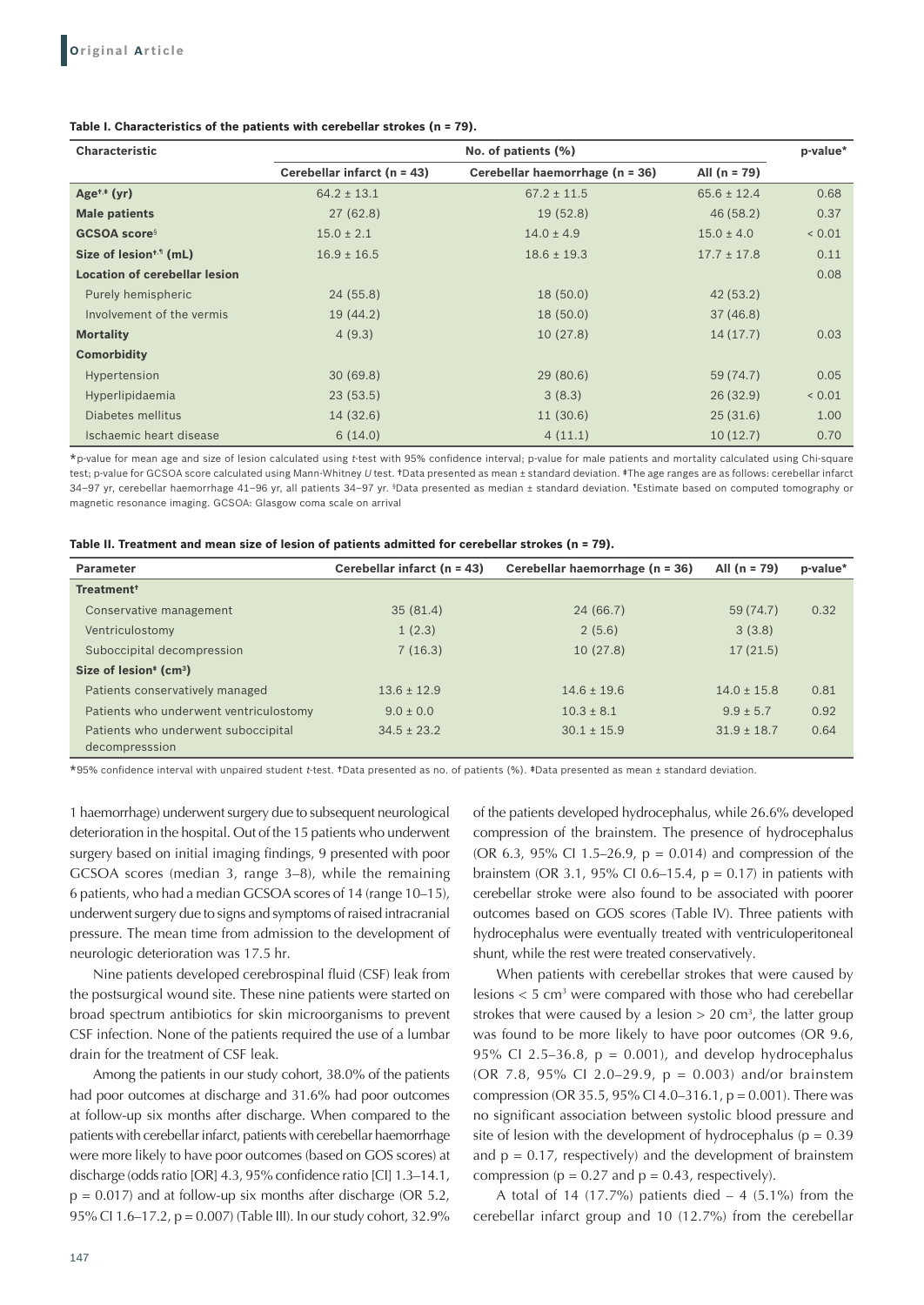| <b>Outcome</b>            | No. of patients (%)       |                               | $\chi^2$ (df) | p-value* | OR (95% CI)     | p-value <sup>+</sup> |
|---------------------------|---------------------------|-------------------------------|---------------|----------|-----------------|----------------------|
|                           | <b>Cerebellar infarct</b> | <b>Cerebellar haemorrhage</b> |               |          |                 |                      |
| <b>Based on GOS score</b> |                           |                               |               |          |                 |                      |
| At discharge              |                           |                               | 6.15(1)       | 0.013    | $4.3(1.3-14.1)$ | 0.017                |
| Poor outcome              | 11(25.6)                  | 19(52.8)                      |               |          |                 |                      |
| Good outcome              | 32(74.4)                  | 17(47.2)                      |               |          |                 |                      |
| At follow-up <sup>*</sup> |                           |                               | 8.67(1)       | 0.003    | $5.2(1.6-17.2)$ | 0.007                |
| Poor outcome              | 7(17.1)                   | 17(48.6)                      |               |          |                 |                      |
| Good outcome              | 34(82.9)                  | 18(51.4)                      |               |          |                 |                      |
| <b>Based on mRS score</b> |                           |                               |               |          |                 |                      |
| At discharge              |                           |                               | 7.06(1)       | 0.008    | $4.4(1.3-15.3)$ | 0.019                |
| Poor outcome              | 27(62.8)                  | 32(88.9)                      |               |          |                 |                      |
| Good outcome              | 16 (37.2)                 | 4(11.1)                       |               |          |                 |                      |
| At follow-up <sup>*</sup> |                           |                               | 11.9(1)       | 0.001    | $5.2(1.8-14.4)$ | 0.002                |
| Poor outcome              | 13(31.6)                  | 25(71.4)                      |               |          |                 |                      |
| Good outcome              | 28(68.3)                  | 10(28.6)                      |               |          |                 |                      |

**Table III. Comparison of the outcomes of patients with cerebellar infarct and patients with cerebellar haemorrhage, at discharge and at follow‑up six months after discharge.**

\*Confidence interval of 95% with Chi-square test. †Odds ratio of association was controlled for the presence of age, gender, size of lesion and comorbidities using logistic regression. #3 patients (2 with cerebellar infarct and 1 with cerebellar haemorrhage) were lost to follow-up. CI: confidence interval; df: degrees of freedom; GOS: Glasgow Outcome Scale; mRS: modified Rankin Scale; OR: odds ratio

**Table IV. Comparison of outcomes at discharge (based on Glasgow Outcome Scale) of the patients with hydrocephalus and the patients with brainstem compression, secondary to cerebellar strokes.**

|                              | No. of patients (%)     |                         | $\gamma^2$ (df) | p-value* | OR (95% CI) <sup>+</sup> | p-value <sup>+</sup> |
|------------------------------|-------------------------|-------------------------|-----------------|----------|--------------------------|----------------------|
|                              | Poor outcome $(n = 30)$ | Good outcome $(n = 49)$ |                 |          |                          |                      |
| <b>Hydrocephalus</b>         |                         |                         | 20.3(1)         | 0.01     | $6.3(1.5-26.9)$          | 0.014                |
| Present $(n = 26)$           | 19(73.1)                | 7(26.9)                 |                 |          |                          |                      |
| Absent $(n = 53)$            | 11(20.8)                | 42 (79.2)               |                 |          |                          |                      |
| <b>Brainstem compression</b> |                         |                         | 22.4(1)         | 0.01     | $3.1(0.6-15.4)$          | 0.17                 |
| Present $(n = 21)$           | 17 (81.0)               | 4(19.0)                 |                 |          |                          |                      |
| Absent $(n = 58)$            | 13(22.4)                | 45 (77.6)               |                 |          |                          |                      |

\*Confidence interval of 95% with Chi-square test. †Odds ratio of association was controlled for the presence of age and size of lesion and using logistic regression. CI: confidence interval; OR: odds ratio

haemorrhage group. The average length of stay for the patients who had cerebellar infarct was 13 (range 2–56) days, while that of the patients with cerebellar haemorrhage was 12 (range 1–45) days.

## **DISCUSSION**

Cerebellar strokes have been found to result in high morbidity and mortality.(11) The results of the present study support this finding and provide evidence that patients with acute cerebellar strokes have a high likelihood of poor outcome and mortality. The outcomes were poorer for patients with cerebellar haemorrhage than for patients with cerebellar infarct. Patients who had cerebellar strokes that were associated with hydrocephalus or brainstem compression were also found to be more likely to have poorer outcomes. The reason for the difference in the outcomes of patients with cerebellar haemorrhage and those with cerebellar infarction is unclear. One possible explanation for the more sinister sequelae of cerebellar haemorrhage is that the continued bleeding after the start of a haemorrhage exerts a deadlier mass effect on the surrounding brain tissue and causes a more marked

evolution of obstructive hydrocephalus (from the compression of the fourth ventricle and cerebral aqueduct). Although the analysis of the present study's results did not reveal any significant association between brainstem compression and poor outcomes, we believe that brainstem compression may still be clinically significant, as basic physiology describes the importance of the brainstem in the control of respiration, blood pressure, heart rate and cranial nerves. In other words, the involvement of the brainstem in stroke is likely to have significant outcomes.

In the present study, patients who had cerebellar strokes with lesions  $> 20$  cm<sup>3</sup> in volume were associated with worse outcomes and the development of hydrocephalus and brainstem compression. This knowledge will be useful for clinicians managing patients with cerebellar strokes. A lesion volume of 20 cm<sup>3</sup> in cerebellar stroke patients can serve as a red flag, enabling proper counselling of patients and their relatives, in anticipation of a likely poor outcome and mortality risk. It can also be used to remind attending physicians to schedule a prompt neurosurgical consult.

In a previous study by St Louis et al, the authors showed that the following features on CT are strong predictors of poor